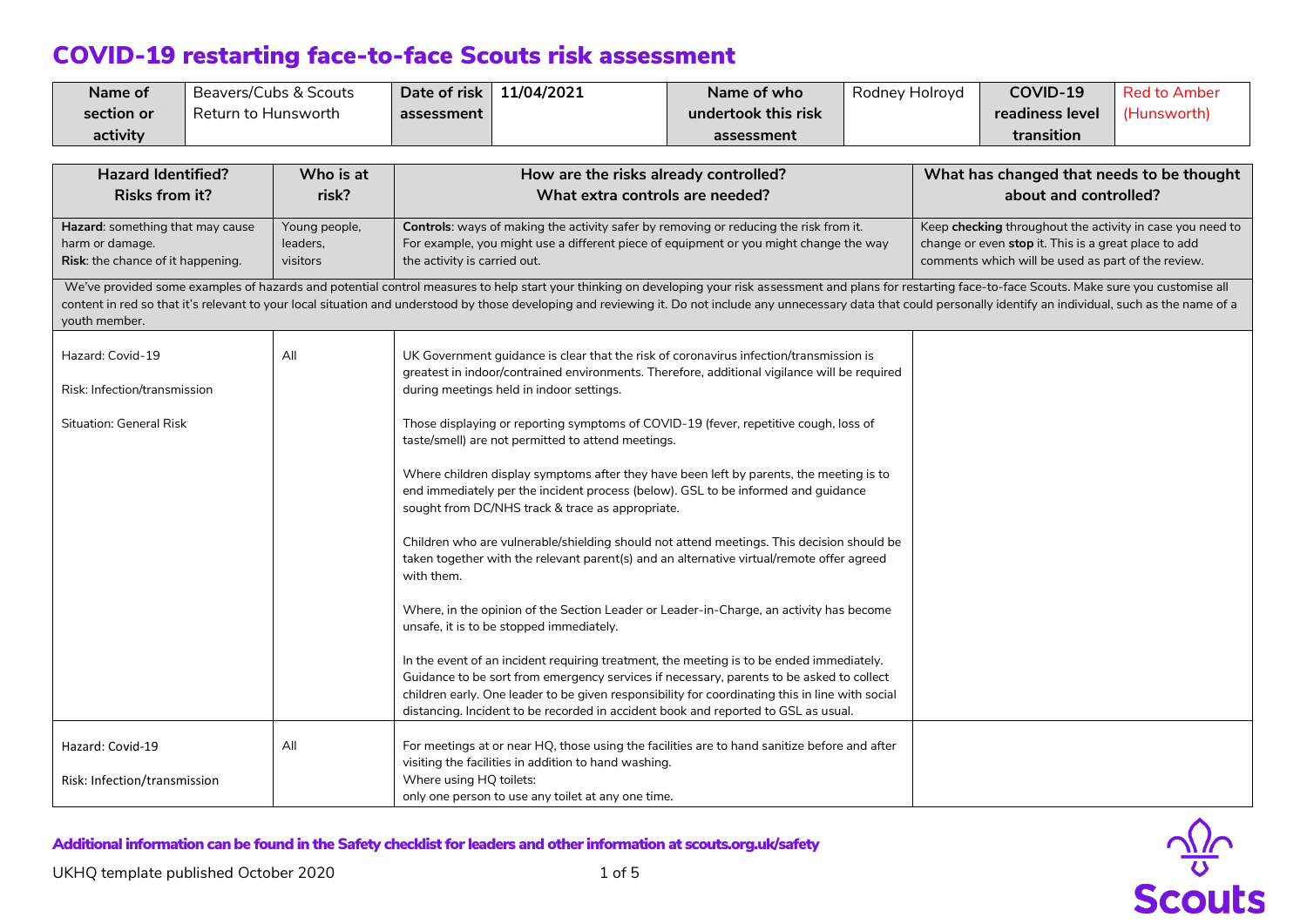| <b>Hazard Identified?</b>                                                                                                 | Who is at<br>How are the risks already controlled?                                                                                                                                                                         |                                                                                                                                                                                                                                                                                                                                                                                                                                                                                | What has changed that needs to be thought |
|---------------------------------------------------------------------------------------------------------------------------|----------------------------------------------------------------------------------------------------------------------------------------------------------------------------------------------------------------------------|--------------------------------------------------------------------------------------------------------------------------------------------------------------------------------------------------------------------------------------------------------------------------------------------------------------------------------------------------------------------------------------------------------------------------------------------------------------------------------|-------------------------------------------|
| <b>Risks from it?</b>                                                                                                     | risk?                                                                                                                                                                                                                      | What extra controls are needed?                                                                                                                                                                                                                                                                                                                                                                                                                                                | about and controlled?                     |
| <b>Situation: Toilets</b>                                                                                                 |                                                                                                                                                                                                                            | Toilets will be cleaned after each meeting, prior to the building being left or the next<br>section using the building                                                                                                                                                                                                                                                                                                                                                         |                                           |
| Maintaining social distance during<br>meeting: higher risk of infection<br>spread if social distancing not<br>maintained. | Small groups at all times, all meeting sizes will be held in accordance with current Scout<br>All<br>HQ guidance enough adults within each group to at least comply with recommended adult<br>to child ratios for meetings |                                                                                                                                                                                                                                                                                                                                                                                                                                                                                |                                           |
|                                                                                                                           |                                                                                                                                                                                                                            | A maximum of 18 people only to use the main hall in the HQ to maintain social distancing.                                                                                                                                                                                                                                                                                                                                                                                      |                                           |
|                                                                                                                           |                                                                                                                                                                                                                            | Markers set out to show where each young person to sit/stand on arrival following current<br>government and Scout HQ guidelines on social distancing.                                                                                                                                                                                                                                                                                                                          |                                           |
|                                                                                                                           |                                                                                                                                                                                                                            | Social Distancing to be enforced inline with current government and Scout HQ guidelines,<br>at all time during the meeting unless in an emergency.                                                                                                                                                                                                                                                                                                                             |                                           |
|                                                                                                                           |                                                                                                                                                                                                                            | Activities designed with social distancing in mind. Young people may move around during<br>activities but must still follow social distancing inline with government and Scout HQ<br>guidelines.                                                                                                                                                                                                                                                                               |                                           |
|                                                                                                                           |                                                                                                                                                                                                                            | All participants will be reminded of social distancing rules prior to commencement of each<br>meeting                                                                                                                                                                                                                                                                                                                                                                          |                                           |
|                                                                                                                           |                                                                                                                                                                                                                            | Any young person who fails to maintain social distancing repeatedly to sit out the rest of<br>the evening. If after considerable reminders and sitting out the rest of a meeting they still<br>fail to maintain social distancing at future meetings then will not be able to attend to future<br>face to face sessions until such time that social distancing rules are relaxed or changed.<br>Registers kept on OSM which can be referenced if contacted by Track and Trace. |                                           |
| Hygiene of people: higher risk of<br>infection spread if proper hand<br>washing not carried out.                          | All                                                                                                                                                                                                                        | Hand sanitiser dispensed on arrival. Positioned on the floor or a foldable table to help<br>maintain social distancing. Supervised by adult in appropriate PPE (mask minimum) to<br>ensure it is done properly.                                                                                                                                                                                                                                                                |                                           |
|                                                                                                                           |                                                                                                                                                                                                                            | Hand sanitizer available throughout the meeting.<br>Parents provided information on how to use hand sanitiser appropriately prior to<br>attendance and asked to share this with each young person                                                                                                                                                                                                                                                                              |                                           |

Additional information can be found in the Safety checklist for leaders and other information at scouts.org.uk/safety

 $\frac{\sqrt{2}}{8}$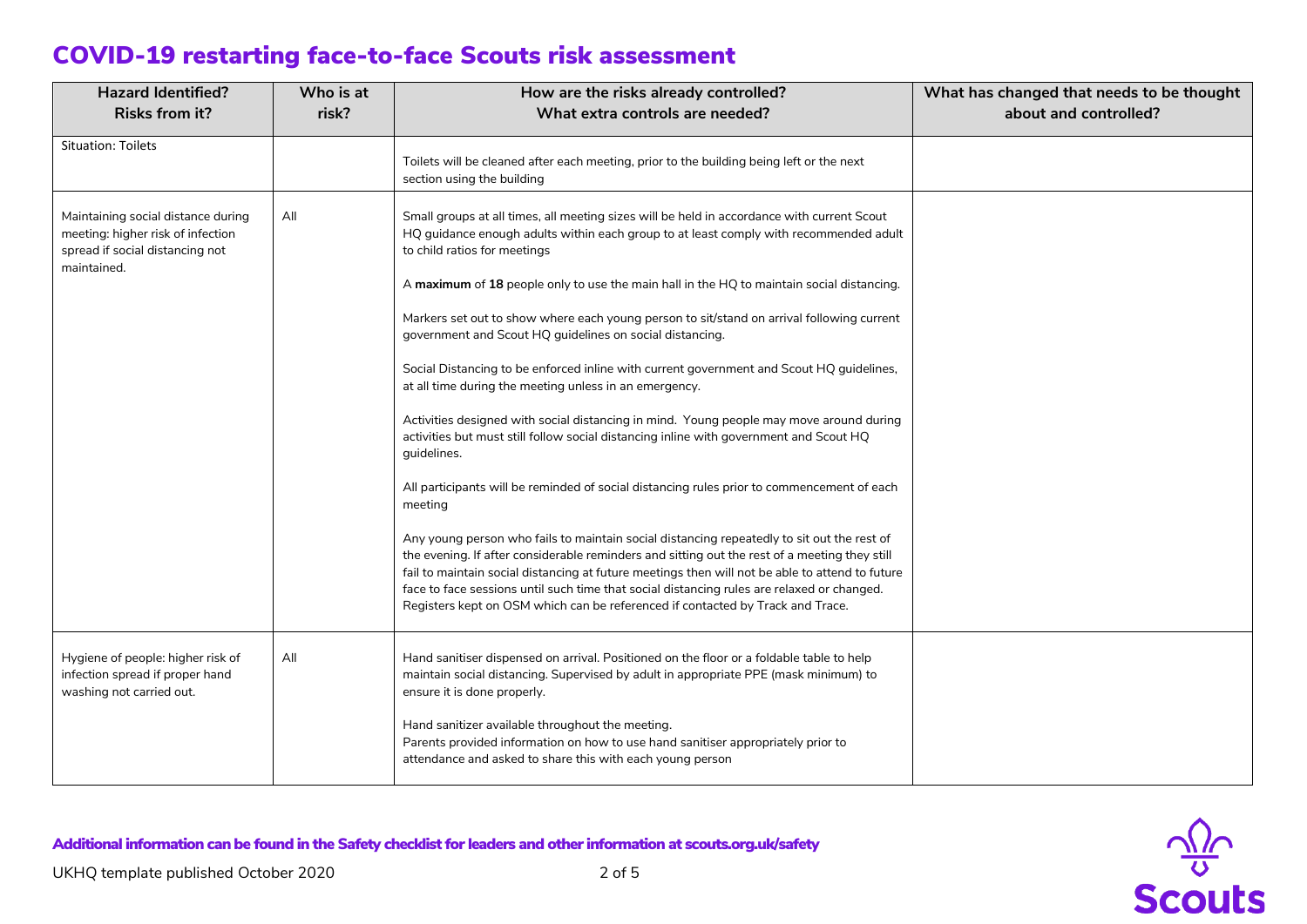| <b>Hazard Identified?</b><br>Who is at                                                           |       | How are the risks already controlled?                                                                                                                                                                                                                                                                                     | What has changed that needs to be thought |
|--------------------------------------------------------------------------------------------------|-------|---------------------------------------------------------------------------------------------------------------------------------------------------------------------------------------------------------------------------------------------------------------------------------------------------------------------------|-------------------------------------------|
| <b>Risks from it?</b>                                                                            | risk? | What extra controls are needed?                                                                                                                                                                                                                                                                                           | about and controlled?                     |
|                                                                                                  |       | If attendee (or member of attendee's household/bubble) has displayed symptoms within<br>the previous 14 days, they are not allowed to attend unless the person with symptoms has<br>a negative COVID test.                                                                                                                |                                           |
|                                                                                                  |       | Parents/leaders asked to certify no symptoms in initial consent.                                                                                                                                                                                                                                                          |                                           |
|                                                                                                  |       | If an attendee begins to display symptoms during the meeting they should immediately be<br>isolated away from others and parents called to collect them. If Leader is required to sit<br>with young person whilst waiting for parents then leader must wear PPE (mask minimum)                                            |                                           |
|                                                                                                  |       | Any disposable gloves used and/or disposable masks used whilst under 2m distance from<br>someone e.g. after administering first aid are to be removed carefully to avoid touching<br>the outsides and placed immediately after use into a plastic bag and then double bagged<br>and disposed of safely in a bin           |                                           |
| Hygiene of activity equipment:<br>Higher risk of infection spread if<br>hygiene not carried out. | All   | Activities designed to minimise equipment being shared<br>All equipment to be used should be sanitised by a Leader<br>prior to use and after each use. Only equipment that can be sanitised (e.g. plastic balls) to<br>be used.<br>Activities such as crafts will be designed so that a young person can complete them by |                                           |
|                                                                                                  |       | themselves and each young person will be given their own pack to complete the activity<br>which will have been prepared in advance.                                                                                                                                                                                       |                                           |
| Food and drink risk of infection from<br>contact with face                                       | All   | All attendees to bring their own food and drink. All drinks bottles should be clearly labelled<br>with members' names and there is to be no sharing.<br>Hands must be cleaned using hand sanitizer before eating.                                                                                                         |                                           |
| Hazard: Covid-19<br>Risk: Infection/transmission                                                 |       | Social distancing to be maintained where possible. Where not possible, face coverings to<br>be worn by all adults and young leaders who do not have a health condition exmpting<br>them from doing so.                                                                                                                    |                                           |
| Situation: Drop-off and Pick-up<br>(both indoor and outdoor<br>meetings)                         |       | For outdoor meetings, arrival and departure times of any smaller groups to be staggered to<br>facilitate social distancing.                                                                                                                                                                                               |                                           |

Additional information can be found in the Safety checklist for leaders and other information at scouts.org.uk/safety

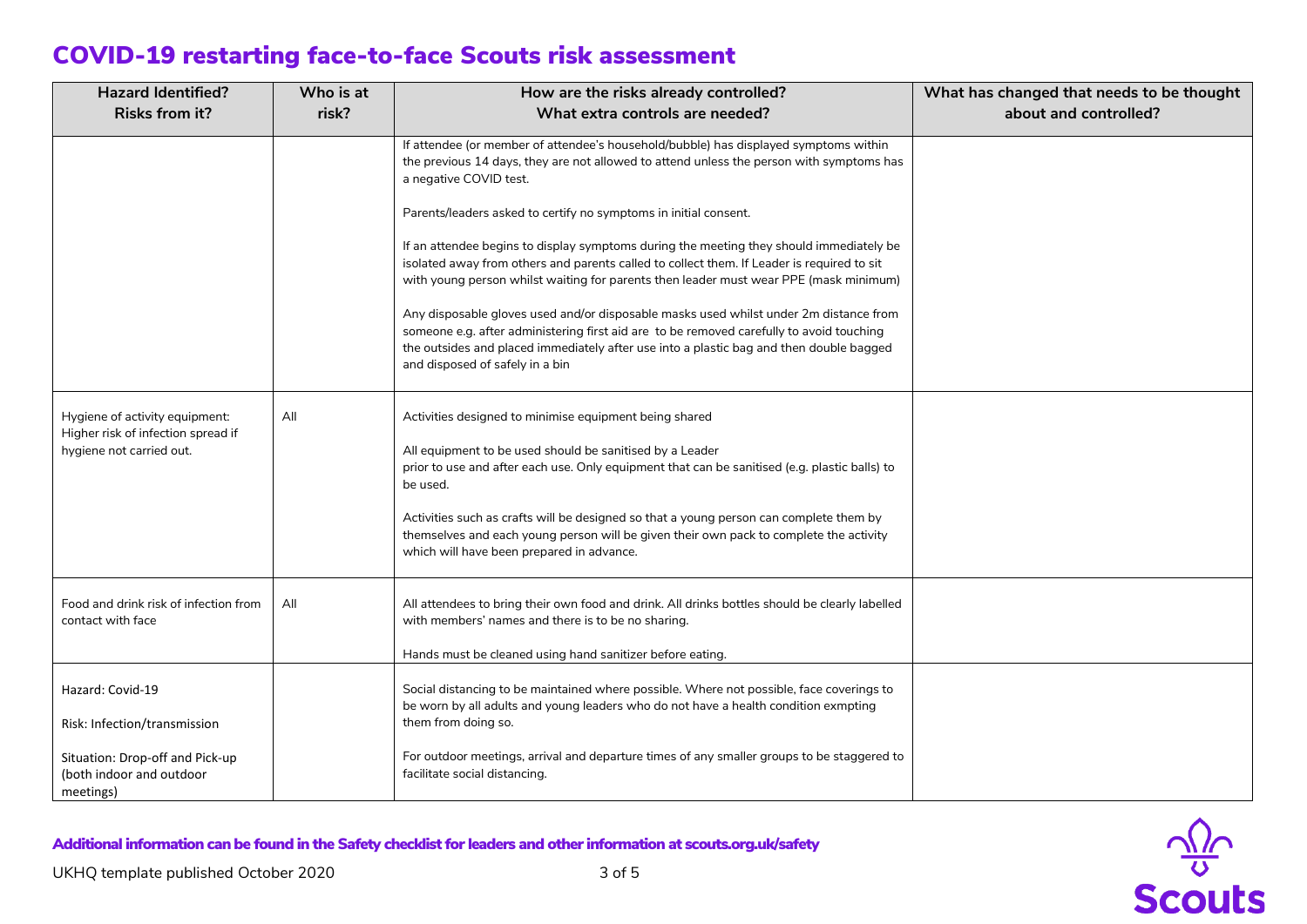| <b>Hazard Identified?</b><br>Who is at                                                |                                          | How are the risks already controlled?                                                                                                                                                                                                                                                                                                                                                                                                                                                                                                                                                                                                                                                                                                                                                                                                                                                                                                              | What has changed that needs to be thought |  |
|---------------------------------------------------------------------------------------|------------------------------------------|----------------------------------------------------------------------------------------------------------------------------------------------------------------------------------------------------------------------------------------------------------------------------------------------------------------------------------------------------------------------------------------------------------------------------------------------------------------------------------------------------------------------------------------------------------------------------------------------------------------------------------------------------------------------------------------------------------------------------------------------------------------------------------------------------------------------------------------------------------------------------------------------------------------------------------------------------|-------------------------------------------|--|
| <b>Risks from it?</b>                                                                 | risk?<br>What extra controls are needed? |                                                                                                                                                                                                                                                                                                                                                                                                                                                                                                                                                                                                                                                                                                                                                                                                                                                                                                                                                    | about and controlled?                     |  |
|                                                                                       |                                          | For indoor meetings, parents to remain outside, where social distancing can be applied,<br>wherever possible. If they must enter the building for any reason, they must wear a face<br>covering (unless exempt) and hand sanitise.<br>Clear instructions should be given to parents in relation to collection and drop off<br>requirements.<br>Access to the Scout HQ car park to be restricted so Outdoor meetings can be held in a<br>safe controlled manor, alternative parking to be used by parents, and care not to block<br>local access roads.<br>Controls to be clearly communicated to parents through all appropriate channels.                                                                                                                                                                                                                                                                                                         |                                           |  |
| Hazard: Covid-19<br>Risk: Infection/transmission<br><b>Situation: Indoor Meetings</b> |                                          | Social distancing in line with government and Scout HQ guidelines to be maintained<br>where possible. Face coverings to be warn by all members and Adults in line with Scout<br>HQ Covid guidelines, and current government guidelines on the wearing of face coverings<br>in an indoor environment.<br>A one way system will be in operation to enter and exit the HQ. Entry will be via the main<br>entrance and exit will be via the Fire Door in the main hall<br>All surfaces and touchpoints (Door handles etc.) will be cleaned and sanitised after the<br>meeting, before the building is either locked up or handed across to another section.<br>Clear instructions relating to meeting organisation to be given to all children and leaders<br>involved in the activity by the Section Leader or nominated Leader-in-charge for that<br>meeting. This will include an instruction to avoid physical contact with non-family<br>members. |                                           |  |
| <b>Other Noes</b>                                                                     | All                                      | Express written consent required from parents/guardians for their child to be allowed to<br>attend face to face sessions.<br>Very clear instructions given to parents/guardians that their child MUST only attend<br>sessions they are specifically invited to attend, no swapping sessions with other young<br>people.                                                                                                                                                                                                                                                                                                                                                                                                                                                                                                                                                                                                                            |                                           |  |

 $\frac{\sqrt{2}}{8}$